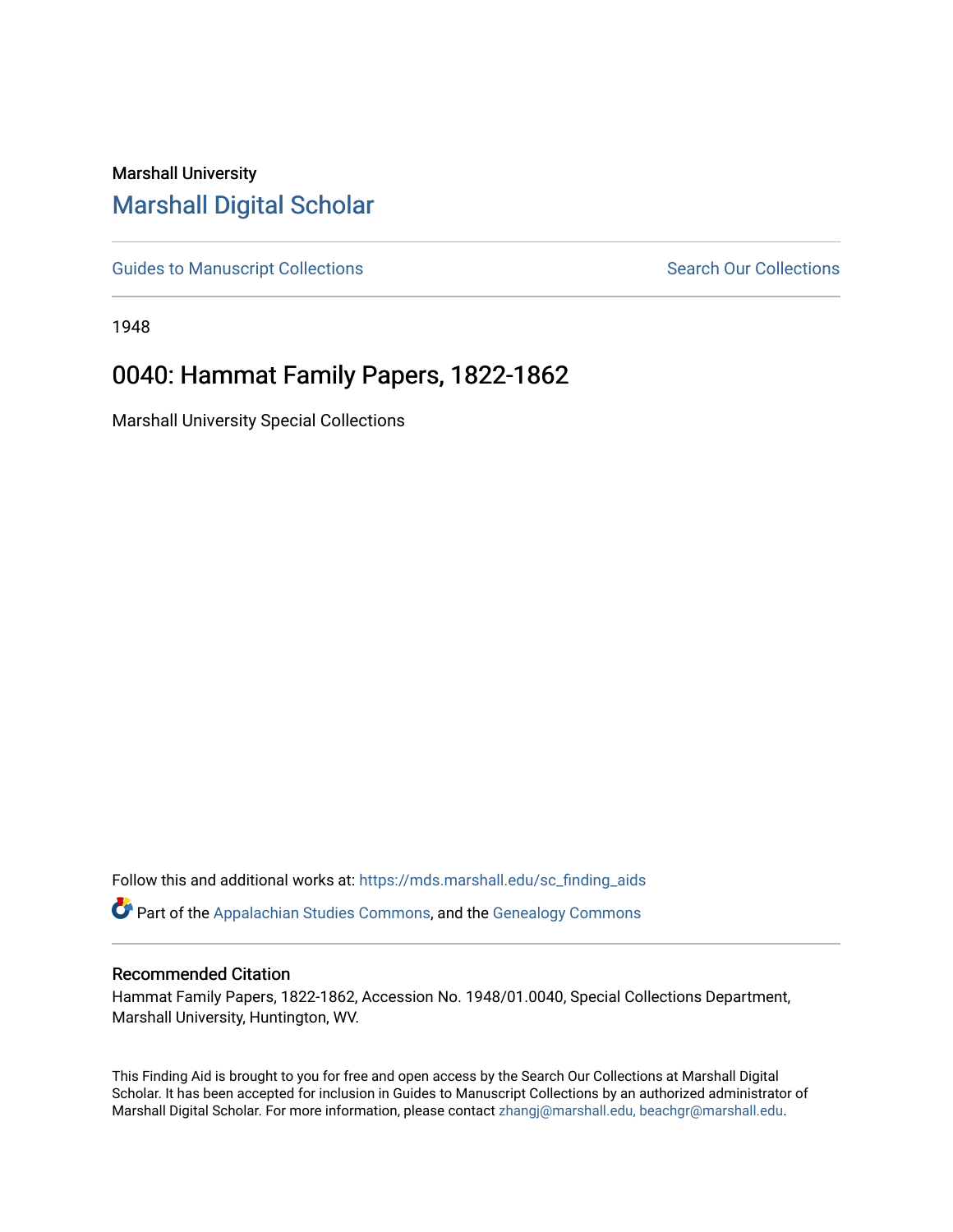### **REGISTER**

**OF THE**

**Hammat Family Papers**

**Accession Number: 1948/01.0040**



Special Collections Department James E. Morrow Library Marshall University Huntington, West Virginia 1974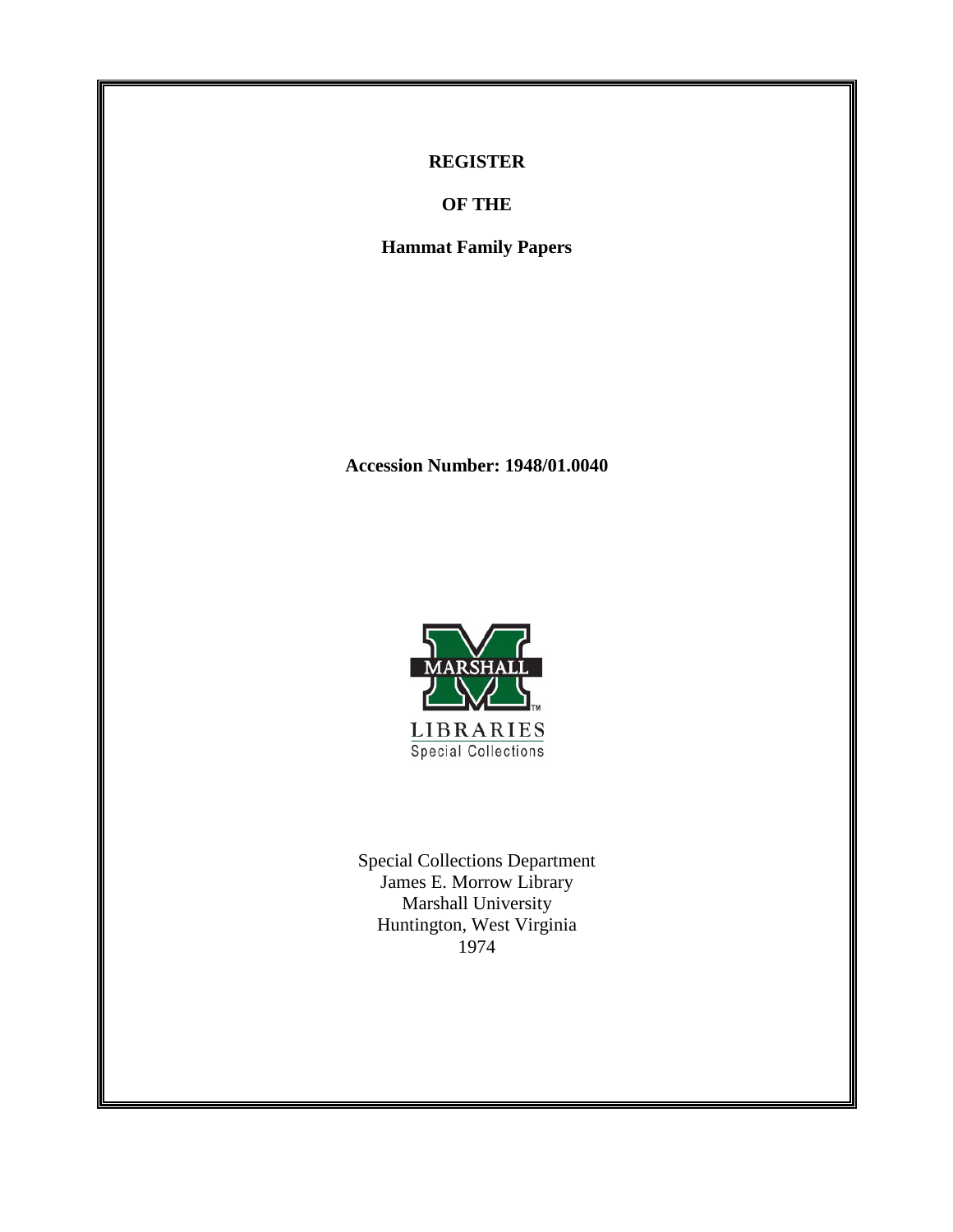James E. Morrow Library Marshall University

## **HAMMAT FAMILY PAPERS, 1822-1862**

Accession Number: 40

Processed By: Cora P. Teel; word-processed document typed by Amanda Quait, 1998.

Date Completed: September, 1974

Location: Special Collections Department

This collection was acquired from the late Giles Hammat by Dr. Elizabeth Cometti, of Marshall College.

Linear feet of shelf space:  $\frac{1}{2}$  ft.

Literary rights: assigned to Marshall University.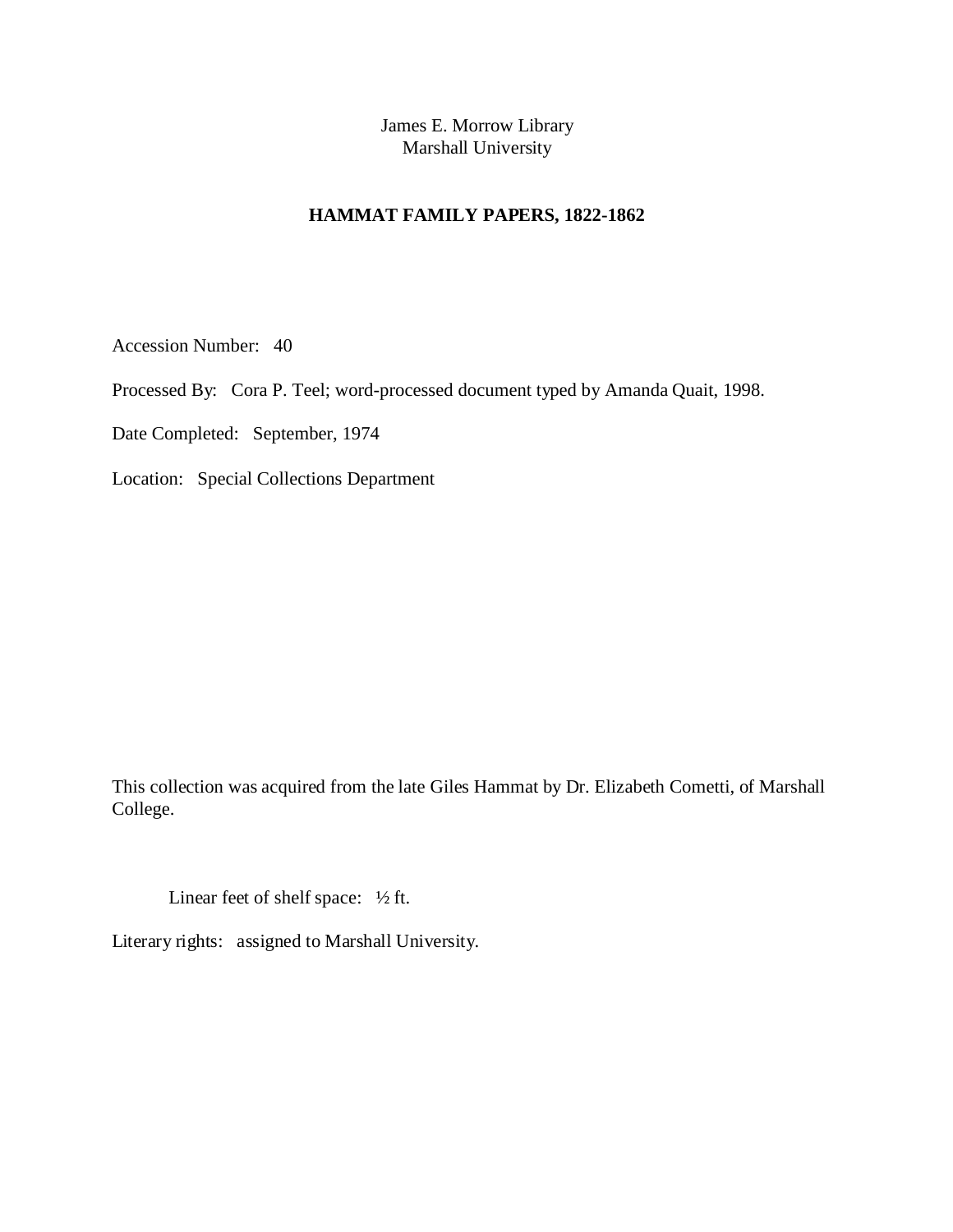# **CONTENTS**

| page                        |  |
|-----------------------------|--|
|                             |  |
|                             |  |
| Inventory of the Collection |  |
|                             |  |
|                             |  |

Explanatory notes: Bx refers to "box" in which papers are filed. Fd refers to "folder".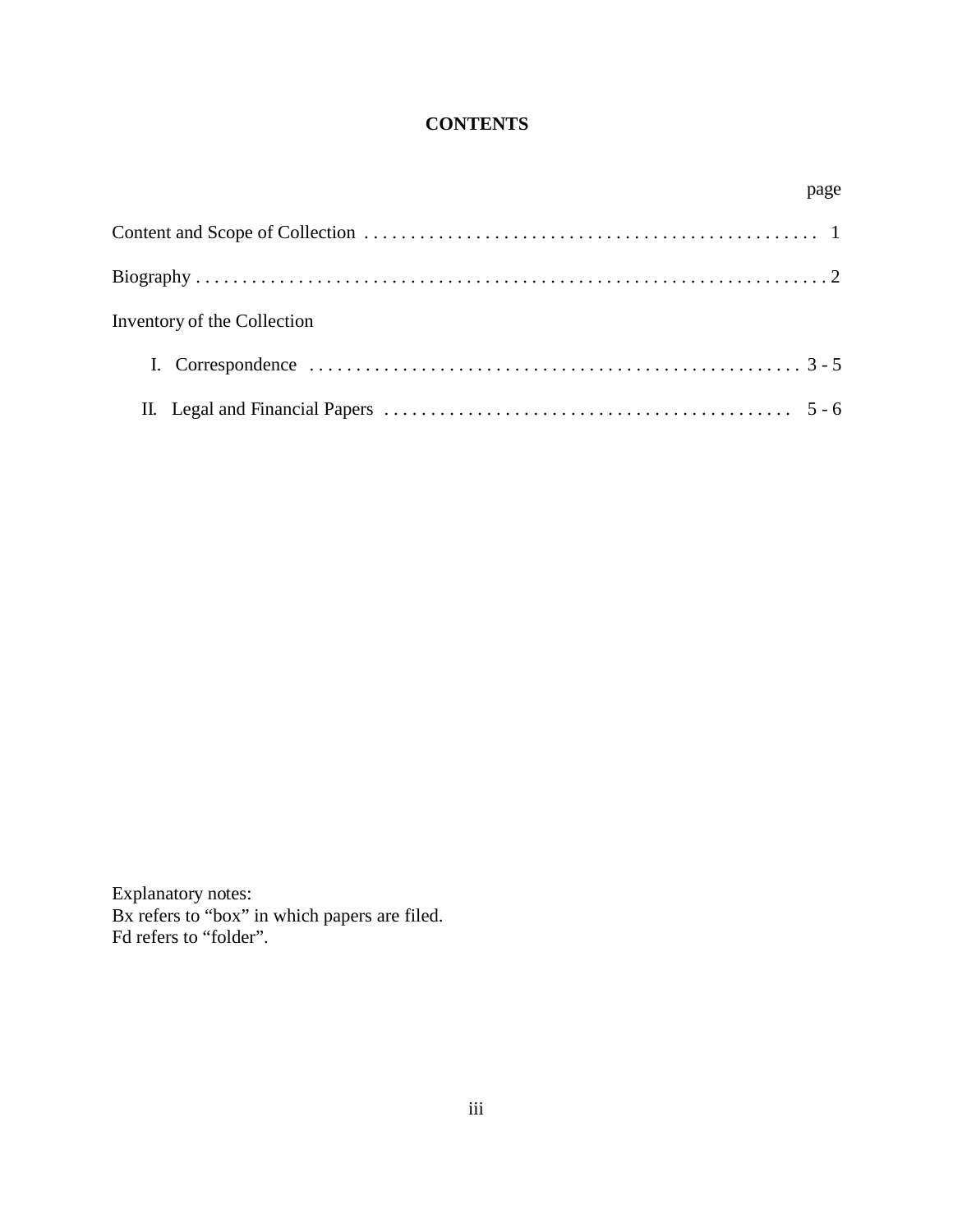### **CONTENT AND SCOPE OF THE COLLECTION**

The Hammat Family Papers consist primarily of correspondence between members of the Giles and Samuel Hammat families of Wood (later Pleasants) County, (West) Virginia and their relatives in Virginia and Missouri, between 1829 and 1860. Included in this portion of the papers are letters from Samuel B. Hammat to his brother John; they describe his journey down the Ohio and Mississippi Rivers during the winter of 1846-1847. Also of interest are the letters written by various relatives describing their settlements in Missouri in the 1840's and 1850's.

Miscellaneous financial papers dating from 1822 to 1862 are also included; itemized store accounts make up the bulk of these documents.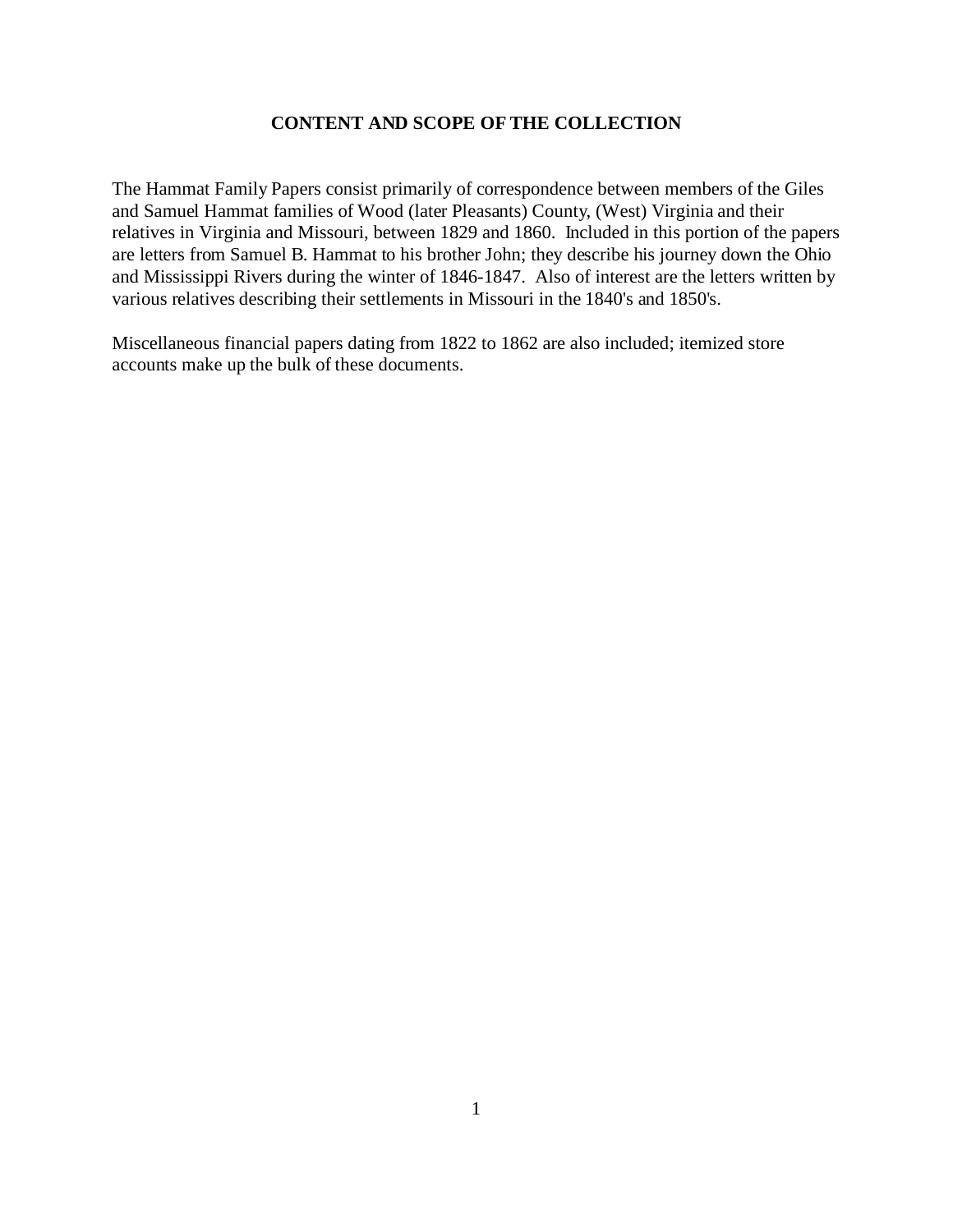### **HAMMAT FAMILY**

The Hammat family originated in Loudon County, Virginia, before the Revolutionary War. At least two Hammat brothers, Giles and Samuel, migrated to the western-most counties of Virginia in the late 1830's. Another brother, Edward, remained in Leesburg, Virginia.

By 1832, Samuel and Giles were established in that part of Wood County, Virginia, which is now in Pleasants County, West Virginia. Samuel Hammat served as one of the first commissioners of the county court when the new county was formed in 1851, and Giles Hammat served on the first grand jury.

Giles Hammat had at least three children: John W., Richard, and Samuel B. He died in 1862.

Samuel Hammat married twice: first to Winifred Howell in 1811, then to Ellen Gale in 1832. With the latter, he had the following children: Mary Ellen, George S., John E., James W., Samuel C., Thomas C., and Robert G. Hammat.\*

\*Part of the biographical information was obtained from *The History of Pleasants County, West Virginia*, by Robert L. Pemberton (St. Mary's, West Virginia: The Arcade Press, 1929).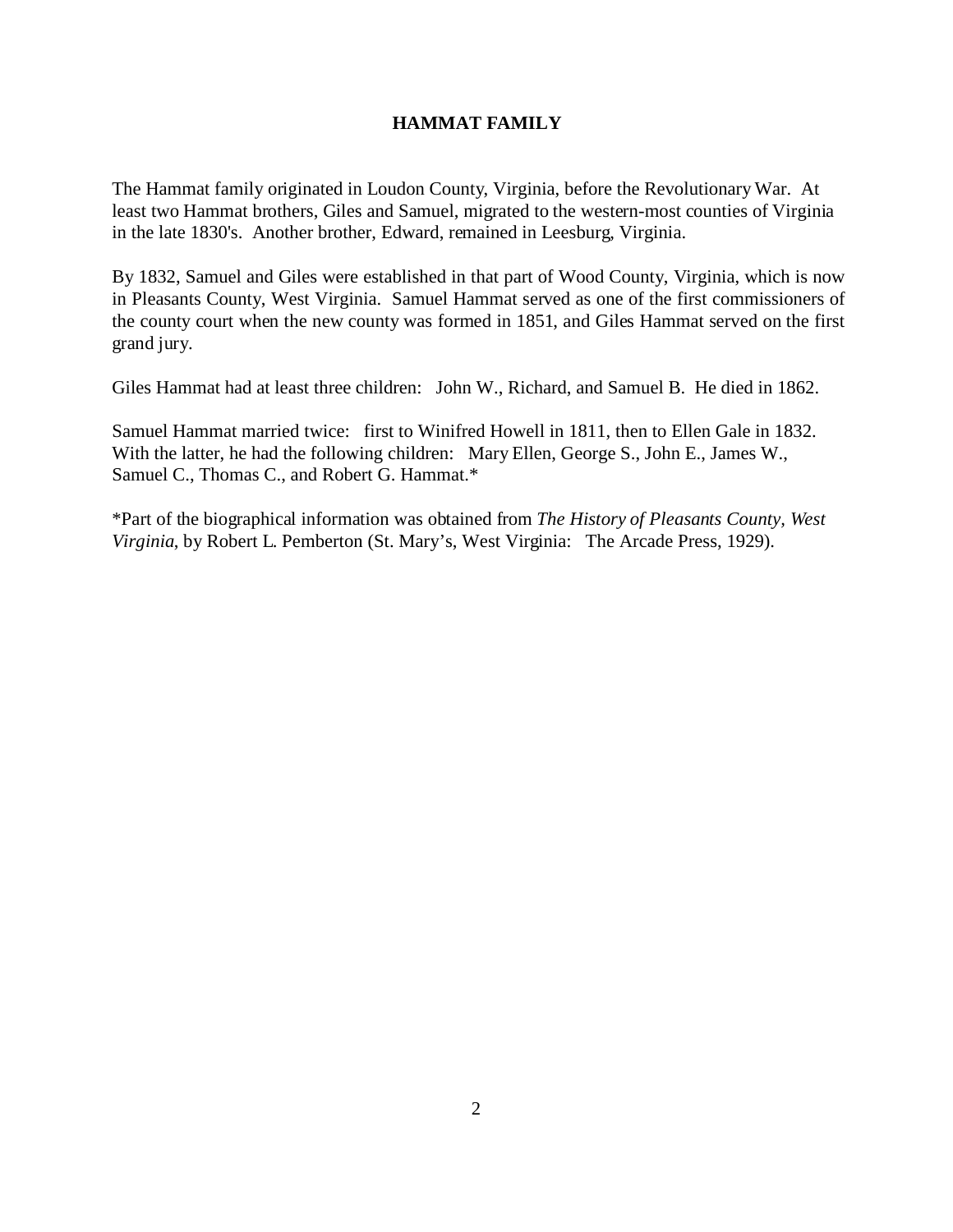# **HAMMAT FAMILY PAPERS, 1822-1862**

# **I. Correspondence**

# **Bx 1 Correspondence**

| Fd 1            | Correspondence - Giles Hammat, 1833-1853                                                                                                                                                                                                                                                                           | 6 items |
|-----------------|--------------------------------------------------------------------------------------------------------------------------------------------------------------------------------------------------------------------------------------------------------------------------------------------------------------------|---------|
|                 | July 6, 1833 - Baltimore: Letter from an acquaintance, Joseph Barnett,<br>inquiring about cholera and discussing his plans to come out to Wood<br>County by way of Wheeling.                                                                                                                                       |         |
| Fd 2            | Letter - Samuel Hammat, 1829                                                                                                                                                                                                                                                                                       | 1 item  |
|                 | April 20, 1829 - Leesburg, Virginia: Letter to brother Giles, inquiring<br>about why he hasn't written. Expects to be in Ohio in the summer.<br>Remarks about the hard winter and slow business. Gives news of the<br>family and local elections.                                                                  |         |
| Fd <sub>3</sub> | Correspondence - Samuel Hammat, 1845                                                                                                                                                                                                                                                                               | 1 item  |
|                 | March 22, 1845 - Leesburg, Virginia: Letter from William Shafer<br>inquiring about the possibility of purchasing clay owned by Hammat in<br>order that Shafer may pursue his trade as a potter.                                                                                                                    |         |
| Fd <sub>4</sub> | Letters - Edward Hammat to Giles Hammat, 1837-1847                                                                                                                                                                                                                                                                 | 2 items |
|                 | June 29, 1857 - Leesburg, Virginia: Letter discusses crops; complains<br>about farming. Inquires about some land for sale in Wood County.                                                                                                                                                                          |         |
| Fd <sub>5</sub> | Letter - Edward Hammat to Samuel Hammat, 1836                                                                                                                                                                                                                                                                      | 1 item  |
|                 | September 17, 1836 - Leesburg, Virginia: Letter discusses high prices of<br>grains and livestock; talk of friends who have moved south and west, and<br>of his own desire to leave. Comments on land and crop speculation; about<br>the upcoming presidential election; and the untrustworthiness of the<br>Whigs. |         |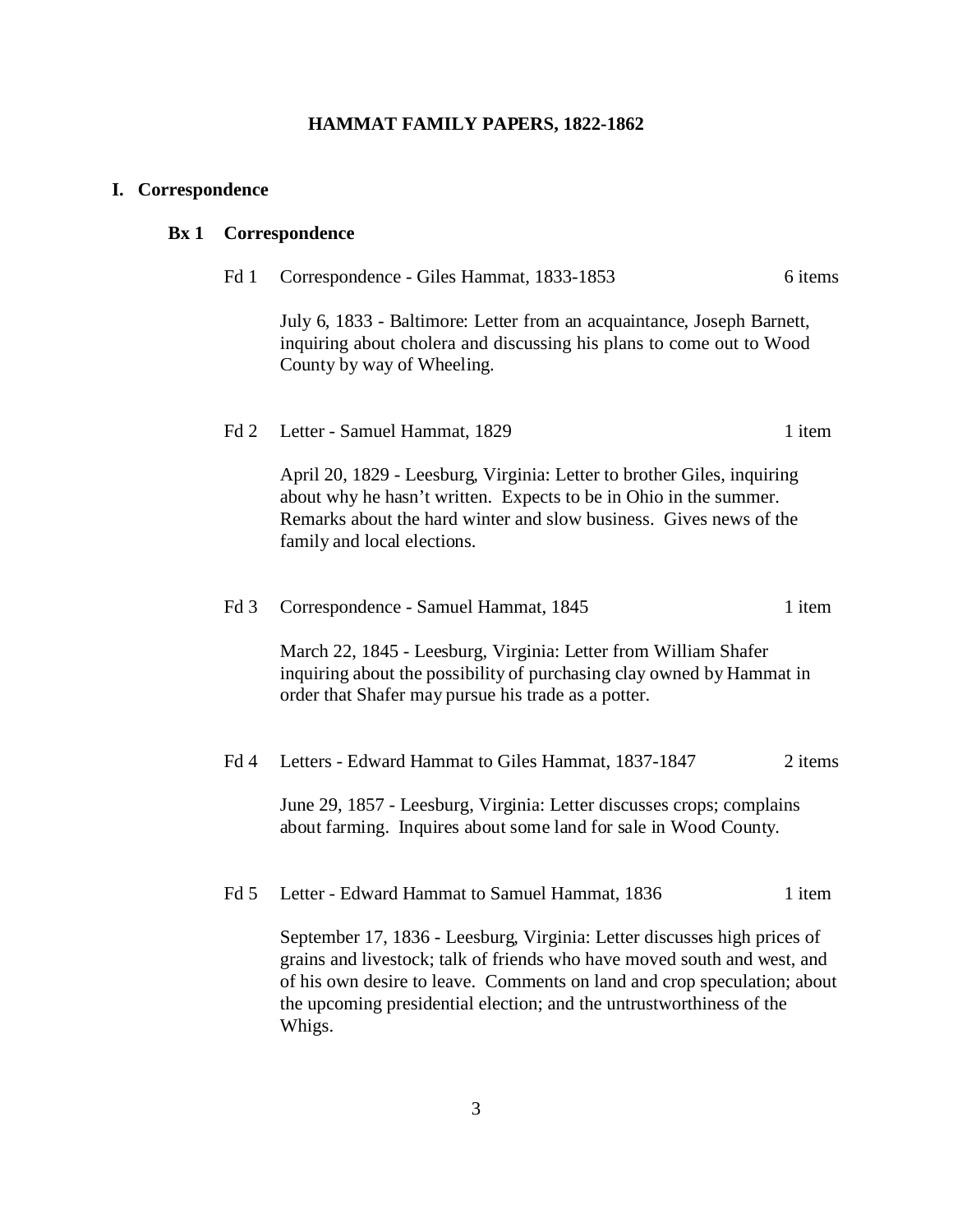Fd 6 Letters - Edward Hammat to John Hammat, 1858-1859 2 items

Sept. 29, 1858 - Leesburg, Virginia: Wants John to go south with Joseph Norris to look at his land and try to get a good price for it, but tells John he must pay his own way.

#### Fd 7 Letters - S. B. Hammat to Giles Hammat, 1845-46 2 items

Feb. 8, 1846 - Ravenswood, (West) Virginia: Samuel writes his father about his plans for the summer, comments about his past failures. Plans to visit as soon as possible.

#### Fd 8 Letters - S. B. Hammat to John Hammat, 1845-1849 7 items

October 3, 1846 - Cincinnati, Ohio: Writes his mother about his trip down river and his plans to remain on the boat during the coming winter.

Sept. 25, 1859 - Lewis County, Missouri: Discusses poor crops and hard times; proposes to go further south. Comments on advisability of bringing suit for the land in Wood County: "You can do as you like...I am tired of Law. I have a house full of children to feed clothe and send to school and it is one man's work to keep the corners up without any more..."

#### Fd 9 Correspondence - John Hammat, 1846-1860 4 items

Sept. 28, 1860 - Winchester, Virginia: Letter from Watson discussing politics: "Yancy...is the greatest speaker that wears hair, though as big a villan as our nation can afford." He also invites John to the laying of the cornerstone of the University of the South.

### Fd 10 Letters - Richard Hammat, 1845, n.d. 2 items

Jan. 12, 1845 - Mill Wood, Lincoln County, Missouri: Writes to his cousin, John Hammat, to give family news. He describes the land they have settled on in Missouri, describes the trip out, and tells John he has a girl picked out for him when he comes out.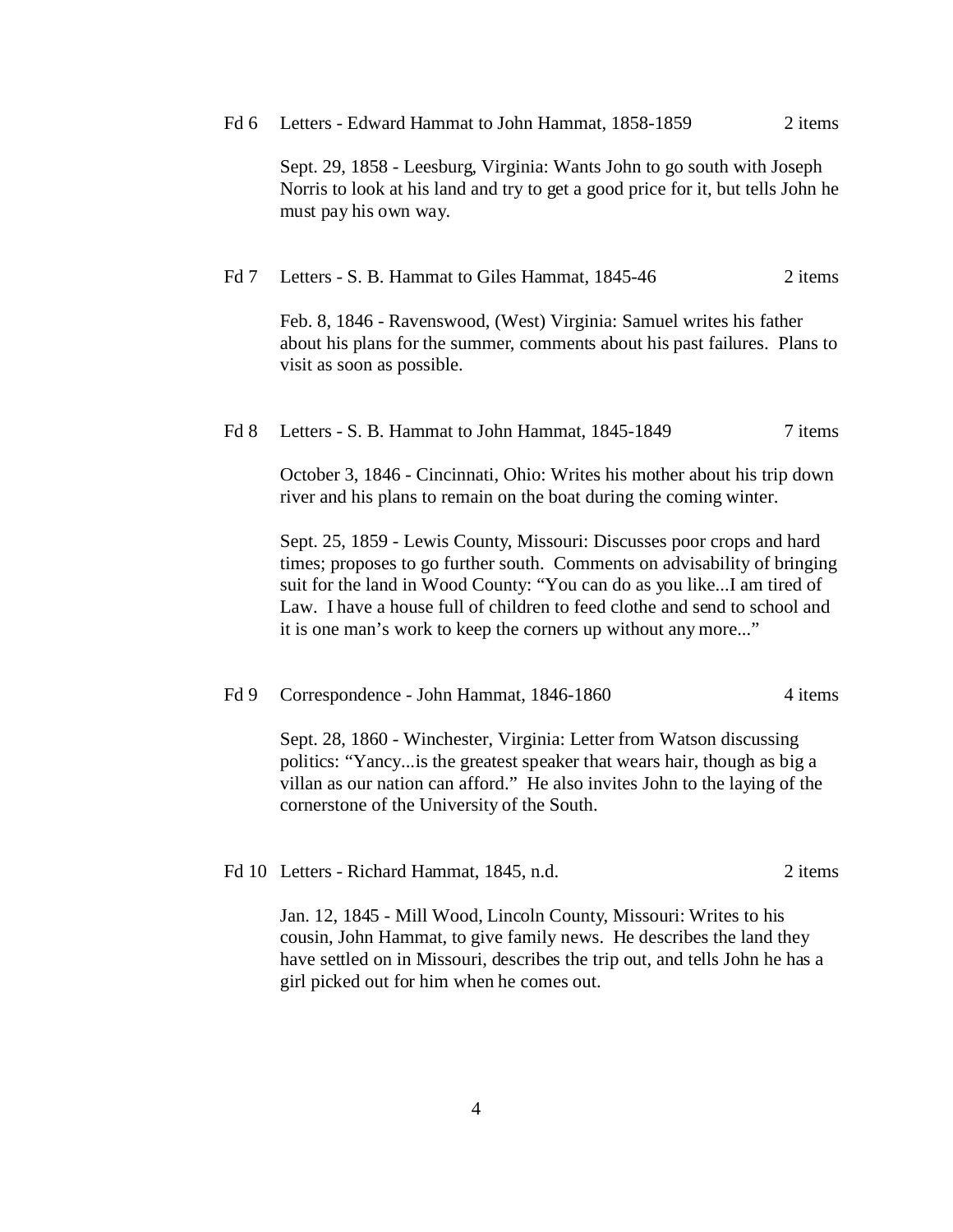|  |  | Fd 11 Letter - Mary Hammat, 1845 | 1 item |
|--|--|----------------------------------|--------|
|--|--|----------------------------------|--------|

May 31, 1845 - Coolspring: Letter to her nephew describes her visit with friends and relatives; writes of the affliction in her area of "adults...with the Bilious Fever and the children with the Scarlet Fever..." Wants him to sell some of her things and send her the money so she can purchase finery for her anticipated lengthy stay.

|     | Fd 12 Letters - Margaret Hammat, 1843                                                                                                                                                                                                                               | 1 item |
|-----|---------------------------------------------------------------------------------------------------------------------------------------------------------------------------------------------------------------------------------------------------------------------|--------|
|     | April 29, 1843 - Millwood, Lincoln County, Missouri: Letter to her aunt,<br>Mary Hammat, describing her mother's recently completed settlement in<br>Missouri. Sends messages to various friends and relatives remaining in<br>(West) Virginia.                     |        |
|     | Fd 13 Correspondence - Mary Hammat, 1843                                                                                                                                                                                                                            | 1 item |
|     | July 1, 1843 - New Glasgow Amherst City, Virginia: Letter from her<br>sister, Nancy Thomas, relates family news. Tells Mary to come to<br>Madison when she comes to visit, since Nancy will be going there in the<br>fall.                                          |        |
|     | Fd 14 Letter - Eddie Hammat, 1859                                                                                                                                                                                                                                   | 1 item |
|     | Feb. 15, 1859 - Perryville, Missouri: Letter to an unidentified brother<br>describes the farm he has bought in partnership with Mr. Ellis, also<br>comments on tight money and gives local market prices. Relates news of<br>his family and inquires about friends. |        |
| II. | <b>Legal and Financial Papers, 1822-1862</b>                                                                                                                                                                                                                        |        |

## **Bx 2 Legal and Financial Papers**

| Fd 1 Bond - Giles Hammat, 1834                | 1 item  |
|-----------------------------------------------|---------|
| Fd 2 Deed and Agreements, 1822-1857           | 2 items |
| Fd 3 Account Book - John W. Hammat, 1838-1858 | 2 items |